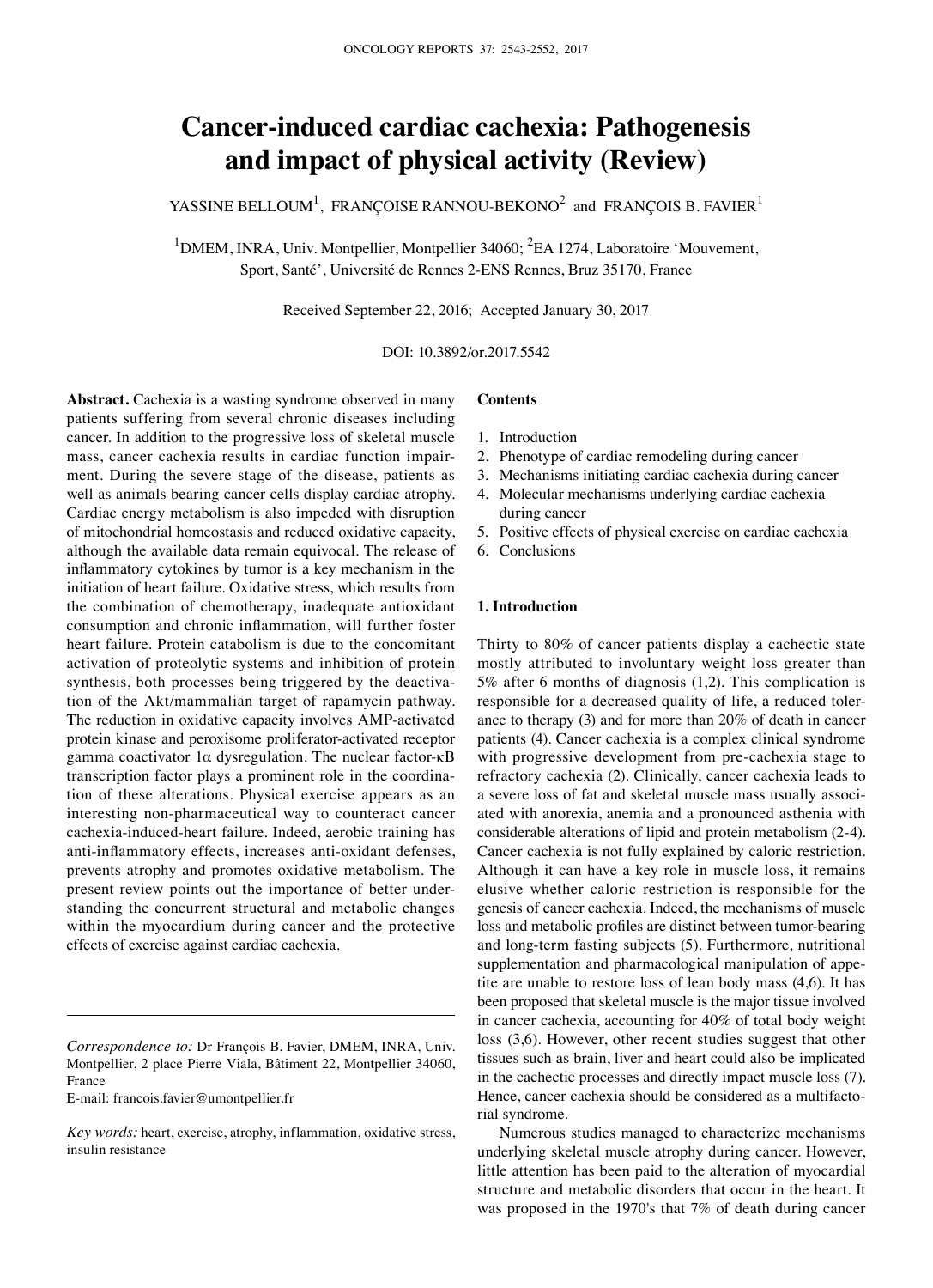could be attributed to heart failure (8), an assumption supported by the reduction in cardiac mass and function in patients (9). Independently from cancer itself, anticancer treatment including chemo- and/or radiotherapies may have some deleterious effects on myocardium and can thus exacerbate cardiac impairments that occur during cancer cachexia (10,11). Patients being treated for a chronic illness like cancer were often told by their doctor to rest and reduce their physical activity. For a long time, exercise was thought to cause pain, high heart rate, dyspnea and fatigue. In contrast, randomized controlled trials showed a beneficial effect of physical activity on physical fitness, quality of life, anxiety or self-esteem, and exercise is now thought as a counter-measure that could attenuate cardiac cachexia in patients (12).

Given the importance of cardiac function on health, it is crucial to identify the molecular basis of cancer-induced cardiac cachexia and to propose alternative tools for its prevention. The present review aims to characterize cardiac remodeling and to depict the potential benefits of physical exercise on heart function during cancer cachexia.

## **2. Phenotype of cardiac remodeling during cancer**

*Structural and functional aspects.* Ectopic implantation of C26 colon carcinoma cells is a widely used model of cancer cachexia in rodent. Myocardial atrophy is a common feature observed in this model (13-15) with a decrease in heart weight reaching ~20% in tumor-bearing mice (Table I). This atrophy seems to be greater in males compared to females (-22 vs. -10% in heart weight 27 days after tumor inoculation) (15). This striking difference in myocardial atrophy could be explained by sexual hormones as inhibition of estrogens receptor signaling, totally abolished this protective mechanism (15). The mode of administration can also influence the severity of atrophy, a more pronounced decrease in heart weight being recorded after intraperitoneal vs. subcutaneous injection of C26 tumor cells (16). Importantly, cardiac atrophy is not restricted to C26 model as it has been observed in several animal models including cancer cell inoculation, genetic models and chemically-induced tumorigenesis (Table I). Moreover, reduced heart mass has been reported in cachectic patients (gastrointestinal, pancreatic and non-small cell lung cancer) compared with non-cachectic cancer patients and controls (17).

Echocardiographic measures confirm the loss of cardiac mass since a decrease in left ventricle (LV) posterior wall thickness was observed in many studies (Table I). Tian *et al* (18) also reported a 28% decrease in interventricular septum along with a 30% decrease of LV posterior wall thickness. Atrophy of cardiac wall is related to a reduction of cardiomyocyte cross sectional area (14,19-21). Moreover, electronic microscopy revealed disturbed alignment of sarcomeric arrangement further demonstrating the impairment of myocardium muscle structure with cancer (13). *De novo* expression of fetal genes is commonly observed in studies underlying mechanisms of cardiac remodeling including cancer cachexia. For example, strong re-expression of myosin heavy chain (MyHC)-β was recorded in C26 tumorbearing mice at the expense of MyHC- $\alpha$  (13,15,18). In line with this, other contractile protein such as troponin I, myosin light chain,  $\alpha$ -actin are degraded (13,15). Accordingly, this degradation of contractile protein could deleteriously impact cardiac strength generation (22).

Besides, histological analyses show a potent fibrosis as 50-65% of fibrosis was found in heart of C26 tumor bearing mice (13,15). Fibrosis of cardiac tissue is usually implicated in myocardial pathology and contributes to decrease heart performance. This could be explained by the deposit of collagen causing heart stiffness, hence the alteration of cardiac function. In fact, fibrosis can induce heart failure (HF) through the fading of diastolic function (23).

Altogether, these data unveil the potential impairment of myocardium structure during cancer cachexia which is essentially represented by a high fibrosis, an impaired sarcomeric structure and a decrease in wall cardiac thickness. These morphological abnormalities will negatively impact cardiac function (Table I). For example, Cosper and Leinwand (15) in 2011 reported a 30% reduction in aortic pressure and a 16% decrease in aortic velocity in tumor-bearing mice compared to controls. Impaired fraction ejection and fractional shortening have also been observed in C26 and AH-130 tumor bearing animals (Table I). Moreover, MyHC-β is associated with a lower ATPase activity compared to  $α$  isoform and re-expression of the fetal MyHC-β is therefore associated with altered LV function  $(24)$ .

In summary, along with morphological and functional abnormalities observed during cancer cachexia, all the data exposed above provide evidence claiming that cancer cachexia will ultimately lead to HF. In fact, HF would be a slow mechanism related to cancer cachexia and could be prominent before death. In turn, HF will accelerate cachexia (11). It is hypothesized that myocardial energetic perturbation that occurs during HF is due to depletion of ATP with impaired efficiency of mechanical work leading to increased resting energy expenditure (25). These data underline the importance of investigating myocardial energy balance during cancermediated cardiac cachexia.

*Metabolic aspects.* It is well established that alteration of energy balance contributes to cancer cachexia, increased energy expenditure being the main cause of wasting associated with cachexia (33). Indeed, a study conducted on a group of 297 unselected cancer patients showed that 49% of patients developed a hyper metabolism (34) and similar conclusion was already drawn earlier (35). Abnormalities in carbohydrate and lipid metabolism and/or mitochondrial dysfunction are major biochemical bases of elevated resting energy expenditure. Mitochondria within the myocardium represent 30% of the cardiac volume (36). In adult mammalian myocardium, ATP production is essentially mediated by mitochondrial oxidative phosphorylation as 70% of ATP is derived from fatty acid oxidation while the rest is provided by glucose and lactate oxidation along with other ketone body (37). The capacity of heart to oxidize fatty acids is a key feature as an alteration of lipid metabolism is classically associated to HF (38).

Early report evidenced a decrease in the total mitochondrial volume and in citrate synthase activity (a marker of mitochondrial content) within hearts of methylcholanthreneinduced sarcoma mice (20). In addition, Tian *et al* (13) showed impaired mitochondrial structures in heart of tumor-bearing mice, including broken membranes and disorganized cristae.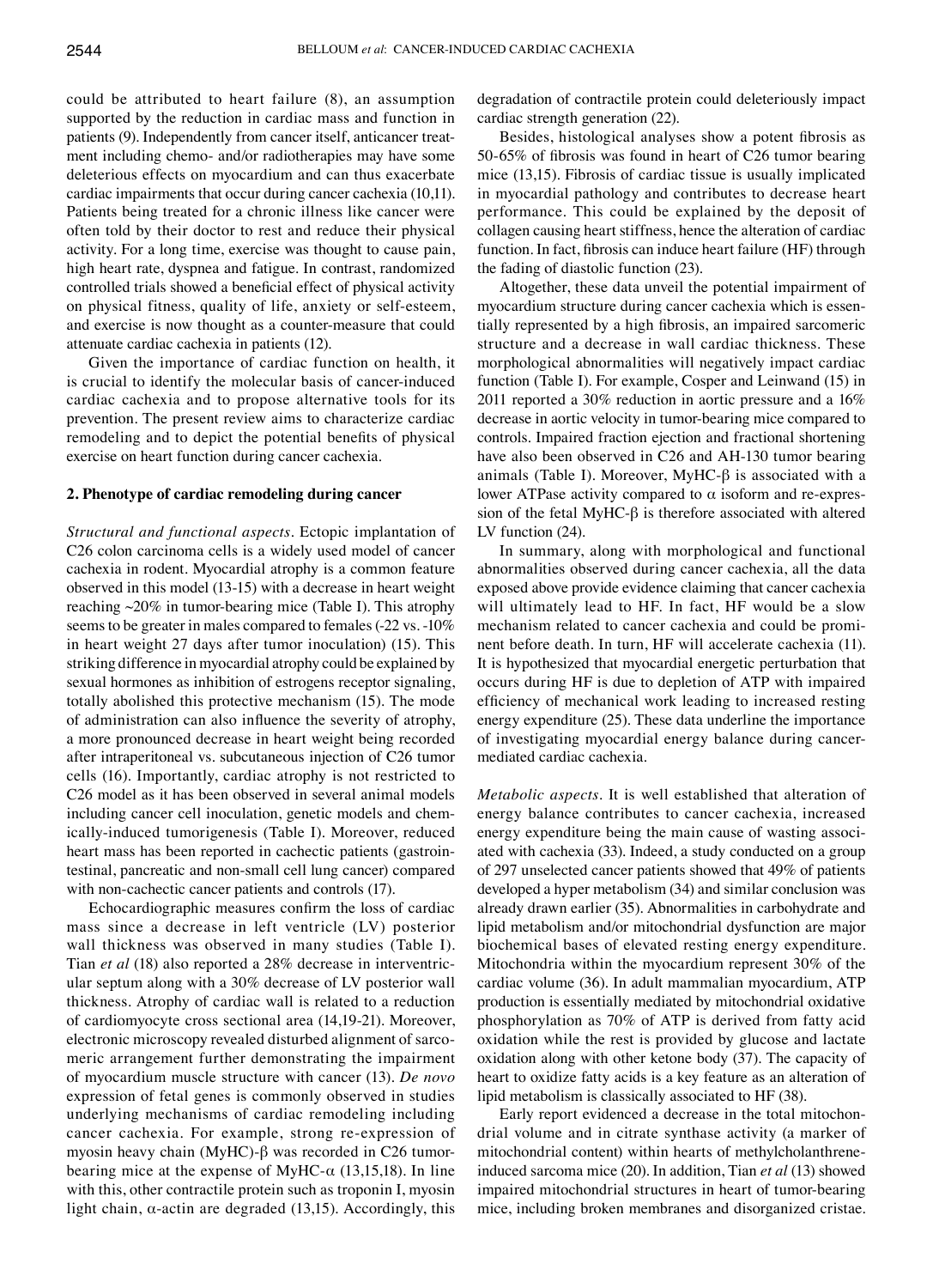| Model                                               | Species     | Duration<br>(days) or age    | Structure                                       | Function                                             | Ref.    |
|-----------------------------------------------------|-------------|------------------------------|-------------------------------------------------|------------------------------------------------------|---------|
| Apc <sup>min/+</sup> (small intestine/colon tumors) | $\mathbf M$ | 12 weeks old<br>20 weeks old | HW -8%<br>HW -6%                                |                                                      | (26)    |
|                                                     | $\mathbf M$ | 14 weeks old                 | HW-14%                                          |                                                      | (21)    |
| Yoshida AH-130 hepatoma cells                       | ${\bf R}$   | 5 to 13                      | HW -13 to 40%<br>Progressive loss<br>of LV mass | LV EF -38%<br>LV FS -40%<br>LV SV -89%<br>LV CO -86% | (17)    |
|                                                     | $\mathbf R$ | $11 - 14$                    | HW -34%                                         | LV FS -37%<br>LV EF-28%<br>CO-46%                    | (27)    |
|                                                     | ${\bf R}$   | $11 - 14$                    | HW-33%<br>LV mass $-25%$<br>LV PWT-26%          | LV EF-23%<br>LV FS -40%<br>CO-47%                    | (28)    |
| C26 colon carcinoma cells                           | M           | 15 to 27                     | HW -8 to -22%                                   | Aortic velocity -16%<br>Aortic pressure -30%         | (15)    |
|                                                     | M           | 14                           | HW-23%<br>HW -6%                                |                                                      | (16)    |
|                                                     | M           | 21                           | HW-14%                                          | FS-22%<br>EF-39%<br>SV-34%                           | (21)    |
|                                                     | M           | 17                           | HW-21%<br>PWT-30%                               | FS-33%<br>EF-21%<br>$LVSD + 28%$                     | (13,18) |
|                                                     | $\mathbf M$ | 17                           | HW-27%<br>LV mass $-24\%$<br>PWT-20%            | FS-27%<br>EF-16%                                     | (19)    |
|                                                     | $\mathbf M$ | 25                           | HW-20%                                          |                                                      | (29)    |
| Inhibin- $\alpha$ KO (gonadal tumor)                | $\mathbf M$ | 8-12 weeks old               | HW -26 to -29%                                  |                                                      | (29)    |
| Lewis lung carcinoma cells                          | $\mathbf M$ | 21                           | $LV$ mass $=$<br>$PWT =$                        | $FS =$                                               | (30)    |
| Murine adenocarcinoma cell 16 (colon)               | $\mathbf M$ | 30                           | HW-25%                                          |                                                      | (31)    |
| MCA-induced sarcoma                                 | M           | 11                           | HW-15%                                          |                                                      | (20)    |
| Walker-256 cells (breast)                           | ${\bf R}$   | 5 and 10                     | $HW =$<br>Right HW -30 and -40%                 |                                                      | (32)    |

Table I. Structural and functional alterations of cardiac muscle during cancer cachexia.

Apc<sup>min/+</sup>, adenomatous polyposis coli muted mice; CO, cardiac output; EF, ejection fraction; FS, fractional shortening; HW, heart weight; LV, left ventricle; LVSD LV, systolic diameter; M, mouse; MCA, methylcholanthrene; PWT, posterior wall thickness; R, rat; SV, stroke volume. -, + and =, respectively mean: significant decrease, significant increase or no significant change for the corresponding parameter.

These alterations can result in a decreased capacity to oxidize energetic substrates. Although they did not report significant alteration in mitochondrial structure, Muhlfeld *et al* (30) observed an increase in triglyceride content which is consistent with an impaired capacity of lipid oxidation. However, others found no change (20) or even a decrease in lipid content (39). Among the few data available, results from Drott and coworkers show an increase in cardiac oxygen consumption together with a decrease in glucose uptake in non-cachectic tumor-bearing rats (39,40).

Glucose entry into cardiac cells is enhanced by insulin which triggers glucose transporter type 4 (GLUT4) translocation to the membrane. A decrease in insulin sensitivity can thus explain the reduction in glucose uptake observed in these rats. In addition, upregulation of GLUT1 expression concomitantly to a decrease in GLUT4 expression has been observed in tumor-bearing mice (18). GLUT1 expression is usually restricted to fetal tissue and is responsible for a lower level of glucose transport compared to the GLUT4 isoform (41). Re-expression of GLUT1 could be an adaptive response of the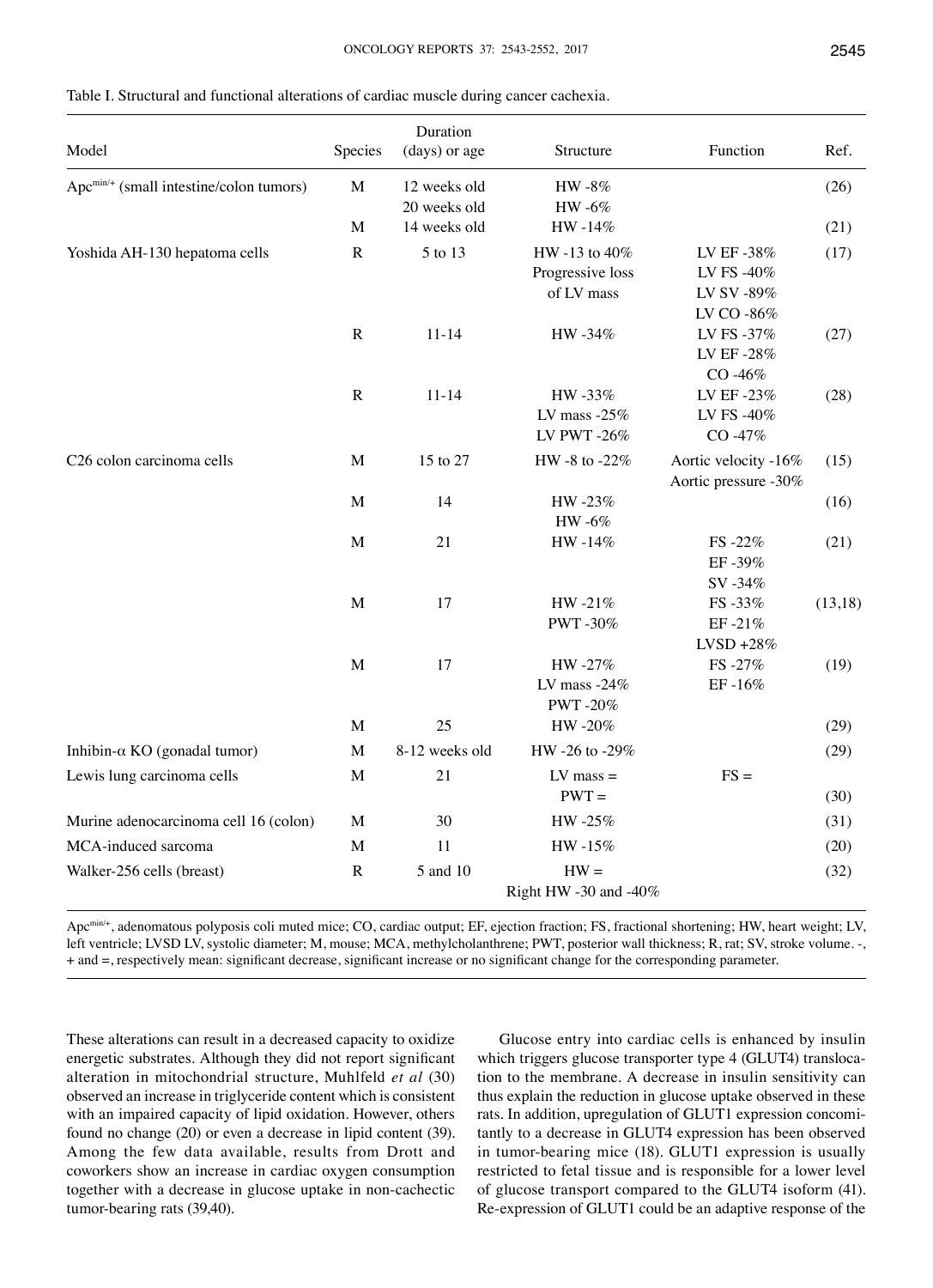organism in order to compensate hypoglycemia that can occur at the latest stage of cancer, although the issue of heart metabolism during cancer cachexia needs to be better characterized.

Overall, these alterations could explain the morphological and functional abnormalities in myocardium of tumor-bearing mice, especially the adenocarcinoma C26 model. Regardless of tumor model, however, few studies have investigated the extended myocardium atrophy including functional implications and signaling pathways.

### **3. Mechanisms initiating cardiac cachexia during cancer**

*Inflammation*. Heart metabolism can be altered by chronic low grade inflammation. In the C26 tumor model, pro-inflammatory cytokines are released by the tumor and this process is believed to promote cancer cachexia (42). The pro-inflammatory interleukin-6 (IL-6) is strongly induced in heart from cancer mice (13-15,18). If acute cytokines release can protect tissues from insult, chronic elevation in pro-inflammatory mediators fosters heart dysfunction. Indeed, elevated IL-6 levels are associated with LV dysfunction (43) and it has been proposed that IL-6 contributes to the induction of fetal genes such as MyHC- $β$  (44).

Similarly to IL-6, tumor necrosis factor- $\alpha$  (TNF- $\alpha$ ), another key mediator of inflammatory response, is involved in the physiopathology of diverse cardiomyopathies (45). TNF- $\alpha$ is notably a potent activator of MuRF1, an E3 ligase involved in protein breakdown (cf. below), and can thus promote muscle atrophy (46). Accordingly, an early study reported that inhibition of TNF-α slowed down skeletal and cardiac proteolysis in rats bearing the Yoshida AH-130 hepatoma (47).

Furthermore, Fn14, the cognate receptor of the cytokine TNF-like weak inducer of apoptosis (TWEAK), is highly expressed by C26 tumor cells and tumor-secreted Fn14 was demonstrated to initiate cachexia (48). In fact, treatment with Fn14 antibody but not genetic knockdown of Fn14 or TWEAK in host slowed tumor growth and extended lifespan of tumorbearing C26 mice. Additionally, myocardium atrophy was prevented in cancer cell-injected animals treated with anti-Fn14. Although TWEAK/Fn14 promotes inflammation via activation of the nuclear factor-kappa B (NF-κB), it was not established whether the protective effects of Fn14 inhibition were related to modulation of inflammatory response.

Recently, seven tumor-secreted factors by C26 cells have been identified to trigger cardiomyocytes atrophy and aberrant lipid metabolism (21). Among these so-called 'cachexokines', elevated serum Ataxin-10 is a common feature of several colon tumor secretomes and is also highly expressed in pancreatic cancer and in mouse model of obesity and type II diabetes. Furthermore, serum Ataxin-10 expression correlates with body wasting level. Altogether, these findings led the authors to propose serum Ataxin-10 as a potential marker of cardiac cachexia. Besides, deleterious effects of prolonged inflammation are also related to the increase in oxidative stress.

*Oxidative stress.* Signs of oxidative stress have been observed in heart of rats inoculated either with Walker-256 tumors (32) or with AH-130 Yoshida hepatoma cells (49). In this model, it was demonstrated that proteins involved in muscle contraction and metabolism are significantly more oxidized in heart of the cachectic animals (14). Moreover, administration of resveratrol, a potent antioxidant, prevented cardiac atrophy in C26 tumor-bearing mice. Surprisingly, positive effect of resveratrol on skeletal muscle mass was not retrieved in LLC or AH-130 tumor-bearing animals, suggesting cancer-specific effects (50).

Mitochondrion is a major source of reactive oxygen species (ROS). In addition to inflammation, abnormality in respiratory chain function can lead to enhanced oxidative stress. A disruption in the balance between pro- and anti-oxidant systems may also occur via impaired delivery of vitamins and antioxidants resulting from anorexia, nausea and vomiting in cancer patients (51). Lastly, anti-neoplastic drugs such as cisplatin or doxorubicin could be responsible for ROS accumulation, a condition known for promoting muscle atrophy (52,53). In addition to mitochondria, xanthine oxidase can generate ROS. Accordingly, inhibition of xanthine oxidase reduces cardiac atrophy and maintains heart function in rats inoculated with AH-130 Yoshida hepatoma cells (54). This further demonstrates the role of ROS overproduction in cardiac cachexia.

ROS could alter calcium homeostasis by stimulating calcium release and inhibiting calcium re-uptake by the sarcoplasmic reticulum which result in calcium overload. Calcium overload contributes to impair contractile function by promoting release of the pro-apoptotic factor cytochrome *c*. In fact, being located near the sites of calcium efflux, mitochondria will capture excessive calcium load. This in turn results in the opening of the mitochondrial permeability transition pore and the subsequent release of cytochrome *c* which activates apoptosis pathways. The unfavorable oxidative balance that occurs during cancer also induces apoptosis through p38 MAPK-dependent activation. Inhibitors of p38-MAPK have been shown to prevent ROS-induced apoptosis, suggesting that targeting this signaling pathway could attenuate cardiac dysfunction and decrease myocyte apoptosis (55).

*Insulin resistance*. Cardiac mass and metabolism are also regulated by insulin. Insulin activates protein synthesis and represses proteolysis through binding to its receptor and subsequent activation of the Akt/mammalian target of rapamycin complex 1 (mTORC1) pathway (see next section). In addition, insulin promotes GLUT4-mediated glucose uptake into cardiac cells in an Akt-dependent way. A defect in insulin sensitivity or secretion, both observed in cancer (7,56), would thus impair both cardiac mass and metabolism. Chronic inflammation is an identified cause of insulin resistance in skeletal muscle but also in heart (57). Notably, insulin resistance and mitochondrial dysfunction initiate heart failure in a model of pressure overload (58), underlining the importance of metabolic features in cardiac function.

# **4. Molecular mechanisms underlying cardiac cachexia during cancer**

*Atrophic pathways*. Cardiac muscle mass is finely controlled by the balance between protein synthesis and breakdown. The Akt/mTORC1 pathway controls the protein metabolism through the concomitant stimulation of protein translation and inhibition of proteolytic pathways. Akt is activated by insulin or insulin-like growth factor-1 (IGF-1). A decrease in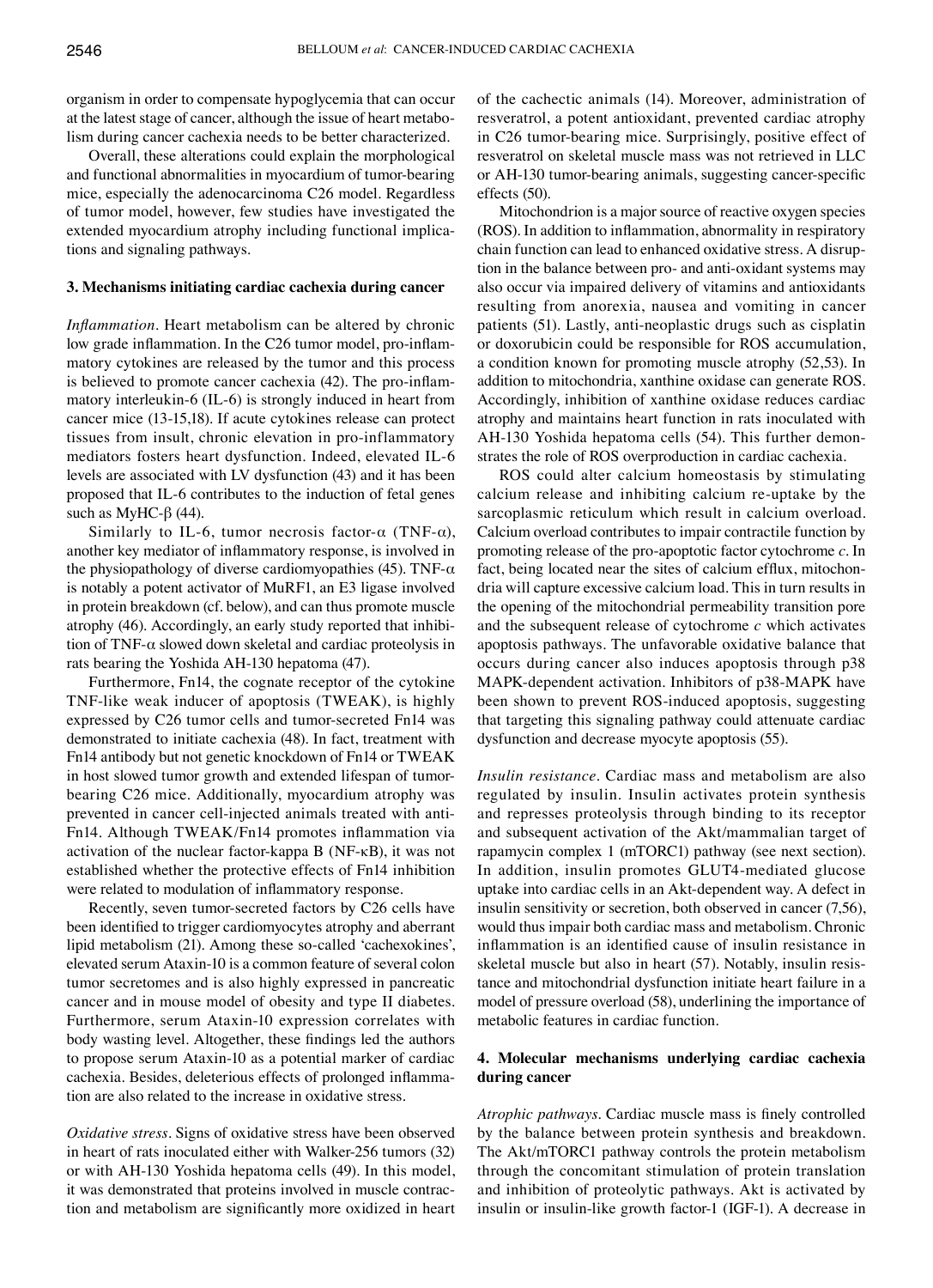Akt/mTORC1 pathway activation will thus result in muscle atrophy because of reduced protein synthesis and enhanced protein breakdown. Accordingly, Manne *et al* (26) reported a decrease in cardiac protein synthesis together with a reduction of mTORC1 activity in adenomatous polyposis coli muted mice  $(Apc^{Min/4})$ , a model of colorectal cancer. Consistent with these findings, tumor-bearing AH-130 rats display a marked reduction in IGF-1 receptor and reduced phosphorylation of key downstream targets, including Akt and GSK3β (17). In contrast, Akt/mTORC1 pathway was overactivated in N-Methyl-N-nitrosourea (MNU)-induced breast cancer rats (59) and although mTORC1 activity was reduced, Akt phosphorylation was indeed increased in Apc<sup>Min/+</sup> mice (26). If sustained activity of the Akt/mTORC1 pathway may spare cardiac mass under cancer cachexia, excessive activation can lead to pathological hypertrophy associated with fibrosis (59). This points to a complex dysregulation of the Akt/mTORC1 pathway in heart with cancer. In contrast to IGF-1, myostatin has negative effects on Akt/mTORC1 activation (60). Mammary tumorigenesis induced by administration of MNU leads to enhanced myostatin expression in the myocardium (59). Higher levels of phosphorylated Smad-3, the down-stream effector of myostatin, were also observed (59). Similar results were found in myocardium of AH-130 tumor-bearing rats (17). Notably, pharmacological blockage of the myostatin receptor reversed both skeletal and cardiac muscle wasting during cancer cachexia (29). Old myostatin KO mice display lower fibrosis and improved cardiac function (61) further underlining the potential role of myostatin in the pathogenesis of HF. However, cardiac-specific myostatin deletion did not restore either heart mass or function in a model of HF in mice (62). Therefore, the effect of myostatin inhibition on heart function during cancer remains to be ascertained.

Importantly, the Akt/mTORC1 signaling inhibits the two major pathways responsible for proteolysis: the ubiquitin/ proteasome system and the autophagy/lysosome process. Proteasomal degradation requires the labelling of targeted proteins through the successive activity of the so-called ubiquitin-activating (E1), -conjugating (E2) and -ligase (E3) enzymes. Polyubiquitinylated proteins are then addressed to and hydrolyzed by the 26S proteasome. Two muscle-specific E3 enzymes, Atrogin-1 (also called MAFbx or Fbox32) and muscle ring finger 1 (MuRF1), have been widely studied because of their crucial role in the regulation of both skeletal and cardiac muscle mass. Indeed, MuRF1 KO mice are protected against cardiac atrophy induced by glucocorticoids or by the reversal of transaortic constriction (63) and MuRF1 transgenic mice have thinner LV wall thickness (64). Atrogin-1 has been shown to inhibit cardiac hypertrophy, notably through the degradation of calcineurin (65) while its adenoviral overexpression reduces cardiomyocytes size (66). Consistently, increased cardiac expression of MuRF1 and Atrogin-1 has been reported in mice inoculated with colon-26 adenocarcinoma cells (16,18,19) or colon adenocarcinoma cell lines 16 (31). Interestingly, Atrogin-1 expression is also increased in response to doxorubicin, an effective antitumor agent (66). MuRF1 targets structural proteins such as MyHC or troponin 1 (reviewed in ref. 67). However, recent advances point out the role of MuRF1 in energetic metabolism, notably through the degradation of the creatine kinase. There are few

data on the role of other E3 ligases (e.g. F-box and leucine-rich repeat protein 22, murine double minute 2 or c-terminus of heat shock protein 70-interacting protein) in cancer. Therefore, one may suppose that the knowledge about the implication of the ubiquitin/proteasome system in cardiac remodeling during cancer cachexia is still fragmented.

Autophagy (ATG) is a process that ensures the degradation of long-lived proteins, macromolecules and organelles including lipids, glycogen, mitochondria or ribosomes by lysosomal vesicles. In skeletal or cardiac muscle, basal ATG is important to recycle damaged-mitochondria and to provide amino acids for protein synthesis. Excessive activation or inhibition of ATG flux contributes to muscle atrophy (68) and to the development of heart disease (69). An increase in the expression of LC3, which controls a key step in ATG initiation, and of cathepsin L, a lysosomal protease, has been observed in the hearts of C26 tumor-bearing mice (15). Importantly, these animals displayed strong increase in the protein content of activated LC3 and atrophic hearts have increased autolysosomes and autophagosomes number. Manne *et al* (26) also observed an increase in Beclin protein expression, another marker of ATG activation. Recently, restoration of cardiac mass and function in tumor-bearing rats by appetite stimulation was associated with the normalization of ATG markers (70). This emerging literature reinforces the idea that ATG contributes to cardiac muscle atrophy with cancer.

ATG and ubiquitin/proteasome systems can be transcriptionally activated by the forkhead family of transcription factors FOXO1, FOXO3A and FOXO4 in skeletal muscle (71). FOXO is directly phosphorylated by Akt, leading to its cytosolic sequestration. FOXOs inhibition partly prevented skeletal muscle atrophy following C26 cells inoculation (72). In heart, FOXO3A promotes MuRF1 and Atrogin-1 expression while it inhibits cardiomyocyte hypertrophy and reduces cardiac cell size (73). Therefore, FOXOs could be considered as a key regulator of cardiac atrophy in tumor-bearing mice. However, while there is strong presumption about the implication of FOXOs in heart atrophy during cancer cachexia, further work remains to be done in order to characterize its role.

NF-κB is another central transcription factor involved in cardiac cachexia. NF-κB exists as a heterodimer of two subunits (p65 and p50), which are sequestered in an inactive form in the cytoplasm by the repressor IκBα. Inhibition of NF-κB prevents skeletal muscle loss under denervation and cancer cachexia (74). NF-κB acts notably through MuRF1 to promote muscle atrophy (74,75). NF-κB expression is upregulated in the heart of tumor-bearing animals (14,59). Resveratrol inhibits IκB kinase-mediated NF-κB activation, and promotes SIRT1-dependent p65 deacetylation, resulting in the repression of NF-κB transcriptional activity (14). Resveratrol also blunted MuRF1 expression (14) and prevented cardiomyocyte atrophy as well as functional impairment in mice implanted with C26 cancer cells (19). Importantly these beneficial effects occurred without alteration of tumor-derived cytokines release underlining the direct effect of NF-κB on cardiac cells.

*Oxidative metabolism*. Cardiac ATP production is highly dependent on lipid metabolism. Lipid oxidation is transcriptionally promoted by the peroxisome-proliferator activated receptor  $\alpha$  (PPARα). Among the genes upregulated by PPARα,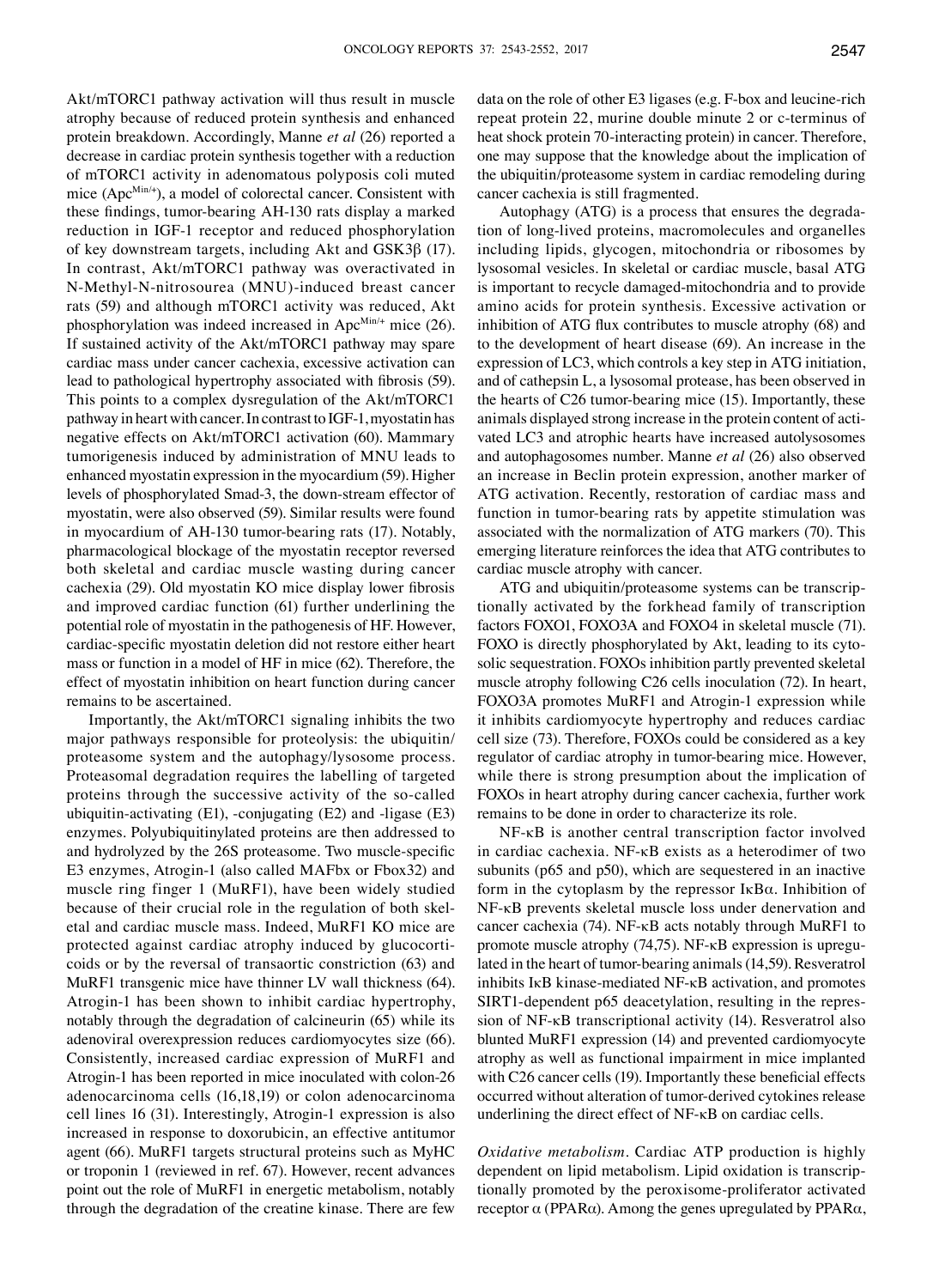CPT1 (carnitine palmitoyltransferase) is a critical step of fatty acid β oxidation as it allows the entry of fatty acid in mitochondria. At a refractory stage, cardiac PPARα and CPT1 mRNA expressions were significantly reduced in C26 tumor-bearing mice (18). Similar results were observed using unloaded hearts that exhibit cardiomyocyte atrophy (76). As stated before, this metabolic reshuffle from lipid to glucose is harmful to cardiac metabolism as it has been associated to imminent HF occurrence (77). A greater glucose oxidation can nevertheless reflect a positive adaptation. Indeed, glucose oxidation provides more energy (ATP) per molecule of oxygen consumed compared to fatty acid (higher P/O ratio). However, if insufficiently compensated, the disturbance of energy balance capacity will impede heart function. In physiological conditions, AMPK plays a crucial role in protecting cardiac cells from energy homeostasis perturbations via activation of catabolic pathways to generate ATP. ROS can reduce AMPK activation by oxidation of cysteine residues (78), leading to decreased phosphorylation of ACC (acetyl-CoA carboxylase), an AMPK downstream target. The lack of ACC inhibition will then result in the impairment of CPT1-dependent fatty acid entry into the mitochondria.

A TNF-α/NF-κB pathway has been proposed to increase glucose oxidation at the expense of lipids, by the inhibition of PPARγ coactivator 1-α (PGC-1α) (79). In addition, although its use has been restricted due to cardiac complications, the PPARγ agonist rosiglitazone has been shown to improve the phenotype of AH-130 tumor-bearing rats (28). Indeed, treatment restored several markers of cardiac function, increased septum thickness together with the abolition of proteasome enzymatic activity upregulation and enhanced locomotor activity. Rosiglitazone has anti-diabetic effects via the improvement of insulin sensitivity, and PPARγ activation has also anti-inflammatory actions on cardiovascular system notably by the inhibition of NF-κB (reviewed in ref. 80). However, these results should be interpreted with cautious because of differences in PPARγ agonists effects between mouse models and human (80). Cardiomyocytes cultured with conditioned medium from C26 cells display aberrant fatty acid oxidation (21), suggesting that tumor released-factors will not systematically inhibit lipid oxidation as previously suggested by Drott and coworkers. Altogether this points to the importance of better understanding lipid metabolism regulation in heart during cancer. Interestingly, PPARs and AMPK could be major targets for an effective strategy to offset the altered cardiac metabolism.

All the mechanisms described above highlight the importance of decreasing inflammation, oxidative stress and insulin resistance in order to maintain: i) cardiac muscle mass; ii) mitochondrial homeostasis; and iii) oxidative capacity (Fig. 1).

#### **5. Positive effects of physical exercise on cardiac cachexia**

A number of studies confirm the beneficial effects of regular aerobic exercise on heart function in pathological conditions (reviewed in ref. 81). For instance, hypertensive rats displayed significant reduction of cardiac fibrosis (40%) upon aerobic training and this was associated with improved diastolic function (82). Similarly, endurance training reduced myocardial infarction-mediated fibrosis (83). Endurance training is also



Figure 1. The main mechanisms leading to heart failure during cancer cachexia. Combined effects of inflammation and oxidative stress stimulate muscle atrophy, reduction in oxidative capacity and mitochondrial dysfunction. Activation of NF-κB increases ubiquitin/proteasome-dependent proteolysis and contributes to decrease activity of  $PGC-1\alpha$ , a key transcription factor involved in the upregulation of the oxidative metabolism. Calcium overload will promote cytochrome c release by the mitochondria, an event known for initiating apoptosis. In time, all these impairments will then lead to heart failure.

responsible for physiological hypertrophy in cardiac myocytes and improves contractile function as attested by higher calcium sensitivity and enhanced calcium handling in female rats compared to sedentary (84). In physiological conditions, aerobic exercise increases MyHC-α protein expression while β isoform content remains unchanged (85,86). This mechanism also occurs in pathological conditions since exercise prevented the increase in MyHC-β to MyHC-α mRNA ratio after myocardial infarction (83). In cancer, aerobic training restores the tolerance to physical activity allowing therefore, a better quality of life (87). Importantly, regular physical activity seems to slow down tumor growth (88). This finding is confirmed by Goh *et al* (89), which unveiled the potent role of exercise training as a preventive measure for tumor progression. In fact, results of this study show that the longer distance tumorbearing mice browse, the smaller their tumor is. Furthermore, it has been shown that aerobic training enhances life span of rats bearing Walker 256 tumor (90).

*Exercise and systemic inflammation*. Aerobic training has been shown to reduce chronical inflammation (87), although acute endurance exercise increases serum IL-6 and myocardial IL-6 receptor protein content (91). Noteworthy, cytokines response to exercise differs from the ones that occur in chronic diseases characterized by an inflammatory state (92). Indeed, plasmatic TNF- $\alpha$  and IL-1β (two pro-inflammatory cytokines) do not increase in response to exercise. Exercise is also associated with high levels of anti-inflammatory cytokines like IL-10 and pro-inflammatory cytokines inhibitors such as IL-1ra (antagonist receptor for IL-1), sTNFα-r1 and sTNFα-r2 (antagonist receptors for TNF- $\alpha$ ). Accordingly, it has recently been shown that endurance exercise blunts TNF-α-mediated NF-κB activation in skeletal muscle (93) and regular exercise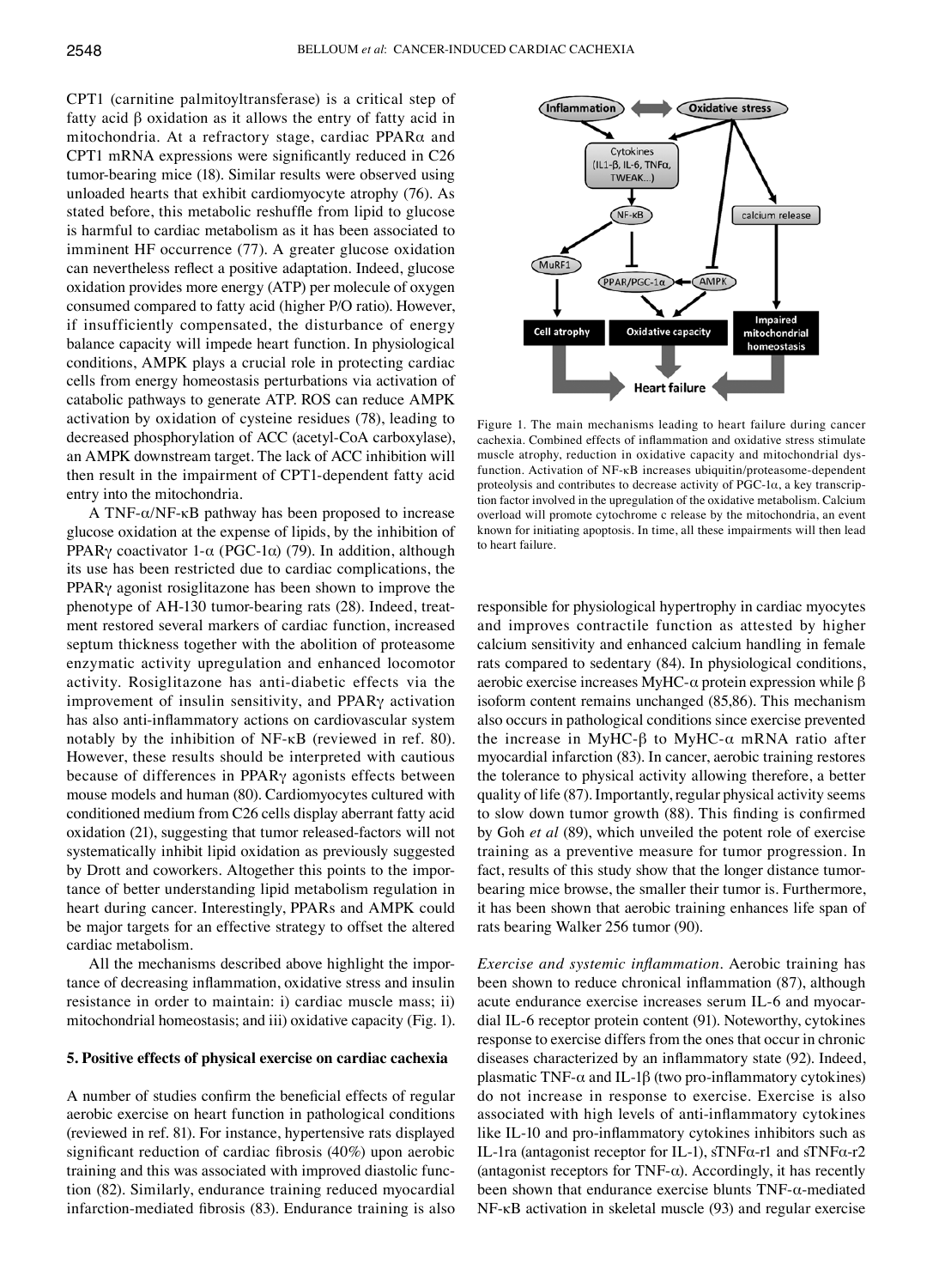limits TNF- $\alpha$ , IL-6 and IL-1 $\beta$  induction in heart after myocardial infarction (83). During multiple pathologies, the stress is chronic with low and constant level of pro-inflammatory cytokines as observed for IL-6 during C26-induced cardiac cachexia (15). Exercise will modulate this low grade of systemic inflammation by establishing an anti-inflammatory environment via anti-inflammatory cytokines release (IL-1ra and IL-10) and cytokines inhibitors (sTNFα-r1 and sTNFα-r2). This releasing process, initiated within local tissues and progresses to peripheral ones, is essentially mediated by the myokine IL-6 underlining its anti-inflammatory effect when induced by exercise (92). In agreement, a recent report showed that 35 weeks of aerobic training prevented the increase in TWEAK expression (in serum and heart) as well as NF-κB activation but did not alter myostatin expression in C26 tumorbearing mice (59). This result suggests that moderate exercise training could modulate cancer-induced cardiac remodeling through the TWEAK/NF-κB signaling.

*Oxidative stress and exercise.* The beneficial effect of aerobic training on redox status is well documented (94) and the protective effects of physical activity against prostate cancer have been proposed to be related to enhancement of antioxidant system (95). In heart, regular physical activity at a low intensity enhances the expression of anti-oxidant enzymes such as Mn-superoxide dismutase (SOD) and Cu/Zn-SOD, glutathione peroxidase 1 and catalase (55). Importantly, Mn-SOD overexpression is essential to integral heart protection against ischemia/reperfusion, a condition known for inducing ROS. In agreement, doxorubicin-mediated impairment in LV function and LV lipid peroxidation, a sign of oxidative stress, were attenuated with exercise (96).

Exercise also induces the expression of heat shock protein (HSP) 60 and 72 that may contribute to myocardial protection from ROS. The putative mechanisms by which HSP can protect cardiomyocytes include control of protein folding, prevention of denaturation and aggregation of intracellular proteins, and acceleration of the breakdown of damaged proteins. HSP72 seems to be involved in cellular protection against a variety of stresses (97). Importantly, exercise reduces cell death via modulation of pro- and anti-apoptotic gene expression (81) and HSP are thought to protect against apoptosis. For instance, the HSP70 overexpression protected against ischemia-induced tissue damage and would be associated to enhanced cell survival (98). Altogether, these data are encouraging enough to consider aerobic exercise as a promoting therapeutic target to prevent and counteract ROS-induced cardiac dysfunction (55).

*Oxidative metabolism*. Endurance capacity is significantly reduced during cancer cachexia. This functional impairment has been associated to mitochondrial dysfunction in skeletal muscle and myocardium (99). In physiological conditions, aerobic training is able to stimulate oxidative metabolism and insulin sensitivity (87). Indeed, 6 weeks of endurance training enhanced mitochondrial protein content from 50 to 100% in hearts (100), an observation corroborated by microarray analysis (85). Mitochondrial biogenesis is notably driven by exercise-induced PGC-1α upregulation (100,101). Activation of the PGC1-α-PPAR complex with endurance training logically results in enhanced fatty acid oxidation and could



Figure 2. Protective effects of exercise on cancer cachexia-induced mechanisms of heart failure. Chronic aerobic exercise antagonizes most negative effects of tumor-derived cytokines on cardiac muscle such as increased proteolysis, enhanced reactive oxygen species (ROS) production, re-expression of fetal genes and impaired fatty acid oxidation. In addition endurance exercise has been demonstrated to have anti-inflammatory effects pointing to the interest of physical activity in chronic diseases including cancer.

be associated to oxidative profile switch (100,102). AMPK activation also results in facilitation of fatty acid oxidation (cf. above) and exercise is a potent activator of AMPK activity in cardiac tissue (103). Furthermore, GLUT4 translocation and expression is enhanced ensuing aerobic training in myocardium of sedentary subjects (104). Therefore, aerobic training would prevent or restore cardiac lipid oxidation during cancer cachexia through activation of AMPK and PPAR/PGC-1α signaling.

*IGF-1/Akt signaling and heart mass with exercise*. IGF-1/ PI3K/Akt signaling pathway is involved during physiological hypertrophy of cardiomyocytes in response to aerobic training. For example, six weeks of aerobic training induce physiological cardiac hypertrophy (85) and this response was blunted in KO Akt mice after a 3 weeks swimming program (105). Importantly, hearts overexpressing IGF-1 receptor displayed PI3K-dependent cardiac hypertrophy with no evidence of histopathology (106). Activation of the IGF-1/PI3K pathway seems to be beneficial in pathogical models. Indeed, overexpressing PI3K in load-pressure model mice reduced interstitial fibrosis and attenuated pathological growth (107). Cardiacspecific IGF-1 overexpression enhanced myocardial function and cell reparation after cardiac infarction (108). Altogether, these data support the idea that aerobic training could delay the onset and/or prevent the progression of cardiac dysfunction during cancer via enhanced IGF-1/PI3K activity.

#### **6. Conclusions**

Understanding cancer physiopathology is a huge challenge, notably because of the multiple types of cancers. However, cachexia is a common feature of the disease at advanced stage. This devastating syndrome induces HF, which in turn exacerbates cachexia and worsens vital prognosis. The exact sequence of events leading to cancer-related HF still remains to be established. Cardiac muscle catabolism results from an imbalance between energy expenditure and capacity production, and this perturbation is related to inflammation and oxidative stress. Exercise is a powerful antidote against such mechanisms and can therefore protect myocardium from cancer itself and therapies side effects (Fig. 2). However, the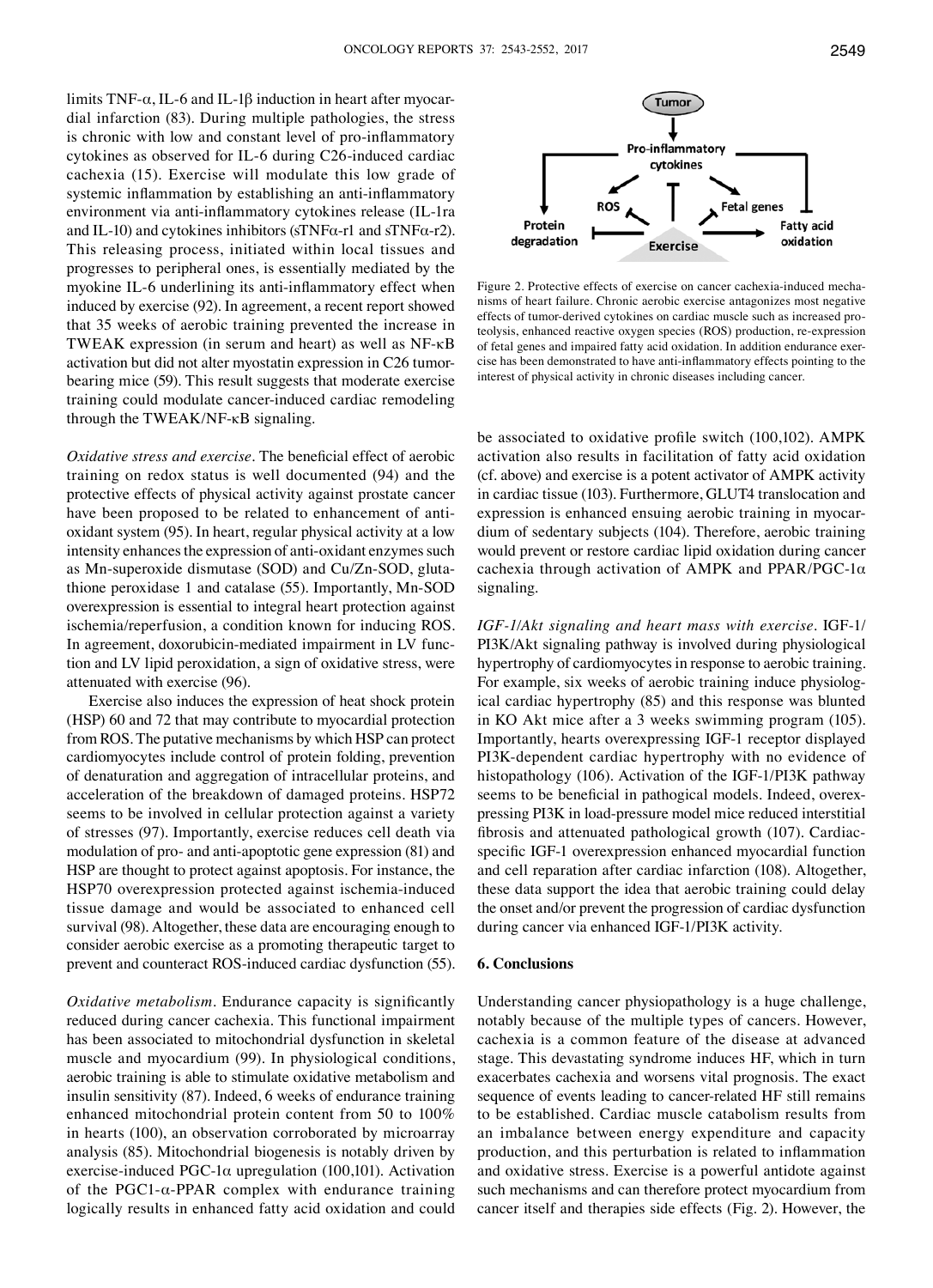modalities of exercise have to be adapted to fragile population. Physical exercise is an interesting therapy as it can have both protective but also preventive effects, so it is probably best to start training as soon as possible.

#### **References**

- 1. Inui A: Cancer anorexia-cachexia syndrome: Current issues in research and management. CA Cancer J Clin 52: 72-91, 2002.
- 2. Fearon K, Strasser F, Anker SD, Bosaeus I, Bruera E, Fainsinger RL, Jatoi A, Loprinzi C, MacDonald N, Mantovani G, *et al*: Definition and classification of cancer cachexia: An international consensus. Lancet Oncol 12: 489-495, 2011.
- 3. Argilés JM, Moore-Carrasco R, Fuster G, Busquets S and López-Soriano FJ: Cancer cachexia: The molecular mechanisms. Int J Biochem Cell Biol 35: 405-409, 2003.
- 4. Tisdale MJ: Cachexia in cancer patients. Nat Rev Cancer 2: 862-871, 2002.
- 5. Costelli P and Baccino FM: Cancer cachexia: From experimental models to patient management. Curr Opin Clin Nutr Metab Care 3: 177-181, 2000.
- 6. Tisdale MJ: Mechanisms of cancer cachexia. Physiol Rev 89: 381-410, 2009.
- 7. Argilés JM, Busquets S, Stemmler B and López-Soriano FJ: Cancer cachexia: Understanding the molecular basis. Nat Rev Cancer 14: 754-762, 2014.
- 8. Ambrus JL, Ambrus CM, Mink IB and Pickren JW: Causes of death in cancer patients. J Med 6: 61-64, 1975.
- 9. Burch GE, Phillips JH and Ansari A: The cachetic heart. A clinico-pathologic, electrocardiographic and roentgenographic entity. Dis Chest 54: 403-409, 1968.
- 10. Ewer MS and Ewer SM: Cardiotoxicity of anticancer treatments. Nat Rev Cardiol 12: 547-558, 2015.
- 11. Kazemi-Bajestani SM, Becher H, Fassbender K, Chu Q and Baracos VE: Concurrent evolution of cancer cachexia and heart failure: Bilateral effects exist. J Cachexia Sarcopenia Muscle 5: 95-104, 2014.
- 12. Murphy KT: The pathogenesis and treatment of cardiac atrophy in cancer cachexia. Am J Physiol Heart Circ Physiol 310: H466-H477, 2016.
- 13. Tian M, Nishijima Y, Asp ML, Stout MB, Reiser PJ and Belury MA: Cardiac alterations in cancer-induced cachexia in mice. Int J Oncol 37: 347-353, 2010.
- 14. Shadfar S, Couch ME, McKinney KA, Weinstein LJ, Yin X, Rodríguez JE, Guttridge DC and Willis M: Oral resveratrol therapy inhibits cancer-induced skeletal muscle and cardiac atrophy in vivo. Nutr Cancer 63: 749-762, 2011.
- 15. Cosper PF and Leinwand LA: Cancer causes cardiac atrophy and autophagy in a sexually dimorphic manner. Cancer Res 71: 1710-1720, 2011.
- 16. Matsuyama T, Ishikawa T, Okayama T, Oka K, Adachi S, Mizushima K, Kimura R, Okajima M, Sakai H, Sakamoto N, *et al*: Tumor inoculation site affects the development of cancer cachexia and muscle wasting. Int J Cancer 137: 2558-2565, 2015.
- 17. Springer J, Tschirner A, Haghikia A, von Haehling S, Lal H, Grzesiak A, Kaschina E, Palus S, Pötsch M, von Websky K, *et al*: Prevention of liver cancer cachexia-induced cardiac wasting and heart failure. Eur Heart J 35: 932-941, 2014.
- 18. Tian M, Asp ML, Nishijima Y and Belury MA: Evidence for cardiac atrophic remodeling in cancer-induced cachexia in mice. Int J Oncol 39: 1321-1326, 2011.
- 19. Wysong A, Couch M, Shadfar S, Li L, Rodriguez JE, Asher S, Yin X, Gore M, Baldwin A, Patterson C, *et al*: NF-κB inhibition protects against tumor-induced cardiac atrophy in vivo. Am J Pathol 178: 1059-1068, 2011.
- 20. Sjöström M, Wretling ML, Karlberg I, Edén E and Lundholm K: tion in hearts concomitant with tumor-associated malnutrition. J Surg Res 42: 304-313, 1987.
- 21. Schäfer M, Oeing CU, Rohm M, Baysal-Temel E, Lehmann LH, Bauer R, Volz HC, Boutros M, Sohn D, Sticht C, *et al*: Ataxin-10 is part of a cachexokine cocktail triggering cardiac metabolic dysfunction in cancer cachexia. Mol Metab 5: 67-78, 2015.
- 22. van der Velden J, Merkus D, Klarenbeek BR, James AT, Boontje NM, Dekkers DH, Stienen GJ, Lamers JM and Duncker DJ: Alterations in myofilament function contribute to left ventricular dysfunction in pigs early after myocardial infarc- tion. Circ Res 95: e85-e95, 2004.
- 23. Bonne G, Carrier L, Richard P, Hainque B, Tesson F, Komajda M and Schwartz K: Génétique des cardiomyopathies hypertro- phiques. Med sci 14: 1054-1066, 1998.
- 24. Korte FS, Herron TJ, Rovetto MJ and McDonald KS: Power output is linearly related to MyHC content in rat skinned myocytes and isolated working hearts. Am J Physiol Heart Circ Physiol 289: H801-H812, 2005.<br>25. Ashrafian H, Frenneaux MP and Opie LH: Metabolic mecha-
- nisms in heart failure. Circulation 116: 434-448, 2007.
- 26. Manne ND, Lima M, Enos RT, Wehner P, Carson JA and Blough E: Altered cardiac muscle mTOR regulation during the progression of cancer cachexia in the Apc<sup>Min/+</sup> mouse. Int J Oncol 42: 2134-2140, 2013.
- 27. Palus S, von Haehling S, Flach VC, Tschirner A, Doehner W, Anker SD and Springer J: Simvastatin reduces wasting and improves cardiac function as well as outcome in experimental cancer cachexia. Int J Cardiol 168: 3412-3418, 2013.
- 28. Trobec K, Palus S, Tschirner A, von Haehling S, Doehner W, Lainscak M, Anker SD and Springer J: Rosiglitazone reduces body wasting and improves survival in a rat model of cancer cachexia. Nutrition 30: 1069-1075, 2014.
- 29. Zhou X, Wang JL, Lu J, Song Y, Kwak KS, Jiao Q, Rosenfeld R, Chen Q, Boone T, Simonet WS, *et al*: Reversal of cancer cachexia and muscle wasting by ActRIIB antagonism leads to prolonged survival. Cell 142: 531-543, 2010.
- 30. Mühlfeld C, Das SK, Heinzel FR, Schmidt A, Post H, Schauer S, myocyte remodeling and hypoinnervation in the left ventricle of the mouse heart. PLoS One 6: e20424, 2011.
- 31. Hinch EC, Sullivan-Gunn MJ, Vaughan VC, McGlynn MA and Lewandowski PA: Disruption of pro-oxidant and antioxidant systems with elevated expression of the ubiquitin proteosome system in the cachectic heart muscle of nude mice. J Cachexia Sarcopenia Muscle 4: 287-293, 2013.
- 32. Borges FH, Marinello PC, Cecchini AL, Blegniski FP, Guarnier FA and Cecchini R: Oxidative and proteolytic profiles of the right and left heart in a model of cancer-induced cardiac cachexia. Pathophysiology 21: 257-265, 2014.
- 33. Argilés JM, Fontes-Oliveira CC, Toledo M, López-Soriano FJ and Busquets S: Cachexia: A problem of energetic inefficiency. J Cachexia Sarcopenia Muscle 5: 279-286, 2014.
- 34. Bosaeus I, Daneryd P, Svanberg E and Lundholm K: Dietary intake and resting energy expenditure in relation to weight loss in unselected cancer patients. Int J Cancer 93: 380-383, 2001.
- 35. Lindmark L, Bennegård K, Edén E, Ekman L, Scherstén T, Svaninger G and Lundholm K: Resting energy expenditure in malnourished patients with and without cancer. Gastroenterology 87: 402-408, 1984.
- 36. Aon MA and Cortassa S: Mitochondrial network energetics in the heart. Wiley Interdiscip Rev Syst Biol Med 4: 599-613, 2012.
- 37. Lopaschuk GD, Ussher JR, Folmes CD, Jaswal JS and Stanley WC: Myocardial fatty acid metabolism in health and disease. Physiol Rev 90: 207-258, 2010.
- 38. Madrazo JA and Kelly DP: The PPAR trio: Regulators of myocardial energy metabolism in health and disease. J Mol Cell Cardiol 44: 968-975, 2008.
- 39. Drott C, Waldenström A and Lundholm K: Cardiac sensitivity and responsiveness to beta-adrenergic stimulation in experimental cancer and undernutrition. J Mol Cell Cardiol 19: 675-683, 1987.
- 40. Drott C and Lundholm K: Glucose uptake and amino acid metabolism in perfused hearts from tumor-bearing rats. J Surg Res 49: 62-68, 1990.
- 41. Montel-Hagen A, Blanc L, Boyer-Clavel M, Jacquet C, Vidal M, Sitbon M and Taylor N: The Glut1 and Glut4 glucose transporters are differentially expressed during perinatal and postnatal eryth- ropoiesis. Blood 112: 4729-4738, 2008.
- 42. Yasumoto K, Mukaida N, Harada A, Kuno K, Akiyama M, Nakashima E, Fujioka N, Mai M, Kasahara T, Fujimoto-Ouchi K, *et al*: Molecular analysis of the cytokine network involved in cachexia in colon 26 adenocarcinoma-bearing mice. Cancer Res 55: 921-927, 1995.
- 43. Kanda T and Takahashi T: Interleukin-6 and cardiovascular diseases. Jpn Heart J 45: 183-193, 2004.
- 44. Saito S, Aikawa R, Shiojima I, Nagai R, Yazaki Y and Komuro I: Endothelin-1 induces expression of fetal genes through the inter- leukin-6 family of cytokines in cardiac myocytes. FEBS Lett 456: 103-107, 1999.
- 45. Pajak B, Orzechowska S, Pijet B, Pijet M, Pogorzelska A, Gajkowska B and Orzechowski A: Crossroads of cytokine signaling - the chase to stop muscle cachexia. J Physiol Pharmacol 59 (Suppl 9): 251-264, 2008.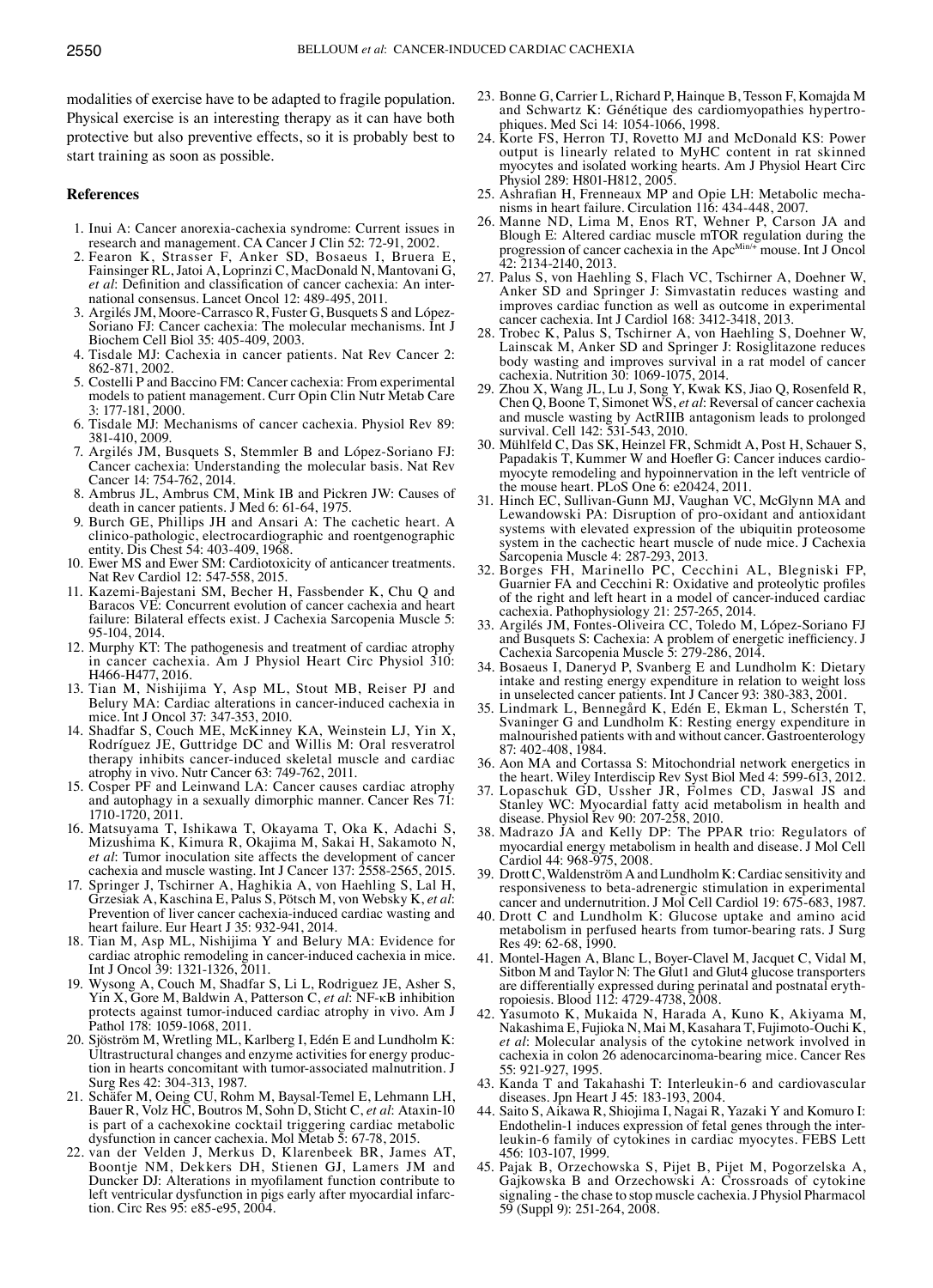- 46. Bodine SC, Latres E, Baumhueter S, Lai VK, Nunez L, Clarke BA, Poueymirou WT, Panaro FJ, Na E, Dharmarajan K, *et al*: Identification of ubiquitin ligases required for skeletal muscle atrophy. Science 294: 1704-1708, 2001.
- 47. Costelli P, Carbó N, Tessitore L, Bagby GJ, Lopez-Soriano FJ, Argilés JM and Baccino FM: Tumor necrosis factor-alpha mediates changes in tissue protein turnover in a rat cancer cachexia model. J Clin Invest 92: 2783-2789, 1993.
- 48. Johnston AJ, Murphy KT, Jenkinson L, Laine D, Emmrich K, Faou P, Weston R, Jayatilleke KM, Schloegel J, Talbo G, *et al*: Targeting of Fn14 prevents cancer-induced cachexia and prolongs survival. Cell 162: 1365-1378, 2015.
- 49. Marin-Corral J, Fontes CC, Pascual-Guardia S, Sanchez F, Olivan M, Argilés JM, Busquets S, López-Soriano FJ and Barreiro E: Redox balance and carbonylated proteins in limb and heart muscles of cachectic rats. Antioxid Redox Signal 12: 365-380, 2010.
- 50. Busquets S, Fuster G, Ametller E, Olivan M, Figueras M, Costelli P, Carbó N, Argilés JM and López-Soriano FJ: Resveratrol does not ameliorate muscle wasting in different types of cancer cachexia models. Clin Nutr 26: 239-244, 2007.
- 51. Gould DW, Lahart I, Carmichael AR, Koutedakis Y and Metsios GS: Cancer cachexia prevention via physical exercise: Molecular mechanisms. J Cachexia Sarcopenia Muscle 4: 111-124, 2013.
- 52. Mantovani G, Madeddu C, Macciò A, Gramignano G, Lusso MR, Massa E, Astara G and Serpe R: Cancer-related anorexia/ cachexia syndrome and oxidative stress: An innovative approach beyond current treatment. Cancer Epidemiol Biomarkers Prev 13: 1651-1659, 2004.
- 53. Min K, Kwon OS, Smuder AJ, Wiggs MP, Sollanek KJ, Christou DD, Yoo JK, Hwang MH, Szeto HH, Kavazis AN, *et al*: Increased mitochondrial emission of reactive oxygen species and calpain activation are required for doxorubicin-induced cardiac and skeletal muscle myopathy. J Physiol 593: 2017-2036, 2015.
- 54. Springer J, Tschirner A, Hartman K, von Haehling S, Anker SD and Doehner W: The xanthine oxidase inhibitor oxypurinol reduces cancer cachexia-induced cardiomyopathy. Int J Cardiol 168: 3527-3531, 2013.
- 55. Scott JM, Khakoo A, Mackey JR, Haykowsky MJ, Douglas PS and Jones LW: Modulation of anthracycline-induced cardiotoxicity by aerobic exercise in breast cancer: Current evidence and underlying mechanisms. Circulation 124: 642-650, 2011.
- 56. Asp ML, Tian M, Wendel AA and Belury MA: Evidence for the contribution of insulin resistance to the development of cachexia in tumor-bearing mice. Int J Cancer 126: 756-763, 2010.
- 57. Gray S and Kim JK: New insights into insulin resistance in the diabetic heart. Trends Endocrinol Metab 22: 394-403, 2011.
- 58. Zhang L, Jaswal JS, Ussher JR, Sankaralingam S, Wagg C, Zaugg M and Lopaschuk GD: Cardiac insulin-resistance and decreased mitochondrial energy production precede the development of systolic heart failure after pressure-overload hypertrophy. Circ Heart Fail 6: 1039-1048, 2013.
- 59. Padrão AI, Moreira-Gonçalves D, Oliveira PA, Teixeira C, Faustino-Rocha AI, Helguero L, Vitorino R, Santos LL, Amado F, Duarte JA, *et al*: Endurance training prevents TWEAK but not myostatin-mediated cardiac remodelling in cancer cachexia. Arch Biochem Biophys 567: 13-21, 2015.
- 60. Amirouche A, Durieux AC, Banzet S, Koulmann N, Bonnefoy R, Mouret C, Bigard X, Peinnequin A and Freyssenet D: Downregulation of Akt/mammalian target of rapamycin signaling pathway in response to myostatin overexpression in skeletal muscle. Endocrinology 150: 286-294, 2009.
- 61. Morissette MR, Stricker JC, Rosenberg MA, Buranasombati C, Levitan EB, Mittleman MA and Rosenzweig A: Effects of myostatin deletion in aging mice. Aging Cell 8: 573-583, 2009.
- 62. Heineke J, Auger-Messier M, Xu J, Sargent M, York A, Welle S and Molkentin JD: Genetic deletion of myostatin from the heart prevents skeletal muscle atrophy in heart failure. Circulation 121: 419-425, 2010.
- 63. Willis MS, Schisler JC, Li L, Rodríguez JE, Hilliard EG, Charles PC and Patterson C: Cardiac muscle ring finger-1 increases susceptibility to heart failure in vivo. Circ Res 105: 80-88, 2009.
- 64. Willis MS, Rojas M, Li L, Selzman CH, Tang RH, Stansfield WE, Rodriguez JE, Glass DJ and Patterson C: Muscle ring finger 1 mediates cardiac atrophy in vivo. Am J Physiol Heart Circ Physiol 296: H997-H1006, 2009.
- 65. Li HH, Kedar V, Zhang C, McDonough H, Arya R, Wang DZ and Patterson C: Atrogin-1/muscle atrophy F-box inhibits calcineurin-dependent cardiac hypertrophy by participating in an SCF ubiquitin ligase complex. J Clin Invest 114: 1058-1071, 2004.
- 66. Yamamoto Y, Hoshino Y, Ito T, Nariai T, Mohri T, Obana M, Hayata N, Uozumi Y, Maeda M, Fujio Y, *et al*: Atrogin-1 ubiquitin ligase is upregulated by doxorubicin via p38-MAP kinase in cardiac myocytes. Cardiovasc Res 79: 89-96, 2008.
- 67. Willis MS, Bevilacqua A, Pulinilkunnil T, Kienesberger P, Tannu M and Patterson C: The role of ubiquitin ligases in cardiac disease. J Mol Cell Cardiol 71: 43-53, 2014.
- 68. Masiero E and Sandri M: Autophagy inhibition induces atrophy and myopathy in adult skeletal muscles. Autophagy 6: 307-309, 2010.
- 69. Levine B and Kroemer G: Autophagy in the pathogenesis of disease. Cell 132: 27-42, 2008.
- 70. Musolino V, Palus S, Tschirner A, Drescher C, Gliozzi M, Carresi C, Vitale C, Muscoli C, Doehner W, von Haehling S, *et al:* Megestrol acetate improves cardiac function in a model of cancer cachexia-induced cardiomyopathy by autophagic modulation. J Cachexia Sarcopenia Muscle 7: 555-566, 2016.
- 71. Milan G, Romanello V, Pescatore F, Armani A, Paik JH, Frasson L, Seydel A, Zhao J, Abraham R, Goldberg AL, *et al*: Regulation of autophagy and the ubiquitin-proteasome system by the FoxO transcriptional network during muscle atrophy. Nat Commun 6: 6670, 2015.
- 72. Judge SM, Wu CL, Beharry AW, Roberts BM, Ferreira LF, Kandarian SC and Judge AR: Genome-wide identification of FoxO-dependent gene networks in skeletal muscle during C26 cancer cachexia. BMC Cancer 14: 997, 2014.
- 73. Skurk C, Izumiya Y, Maatz H, Razeghi P, Shiojima I, Sandri M, Sato K, Zeng L, Schiekofer S, Pimentel D, *et al*: The FOXO3a transcription factor regulates cardiac myocyte size downstream of AKT signaling. J Biol Chem 280: 20814-20823, 2005.
- 74. Cai D, Frantz JD, Tawa NE Jr, Melendez PA, Oh BC, Lidov HG, Hasselgren PO, Frontera WR, Lee J, Glass DJ, *et al*: IKKbeta/ NF-kappaB activation causes severe muscle wasting in mice. Cell 119: 285-298, 2004.
- 75. Li H, Malhotra S and Kumar A: Nuclear factor-kappa B signaling in skeletal muscle atrophy. J Mol Med (Berl) 86:  $1\overline{1}$ 13-1126, 2008.
- 76. Razeghi P, Wang ME, Youker KA, Golfman L, Stepkowski S and Taegtmeyer H: Lack of NF-kappaB1 (p105/p50) attenuates unloading-induced downregulation of PPARalpha and PPARalpha-regulated gene expression in rodent heart. Cardiovasc Res 74: 133-139, 2007.
- 77. Sack MN, Rader TA, Park S, Bastin J, McCune SA and Kelly DP: Fatty acid oxidation enzyme gene expression is downregulated in the failing heart. Circulation 94: 2837-2842, 1996.
- 78. Shao D, Oka S, Liu T, Zhai P, Ago T, Sciarretta S, Li H and Sadoshima J: A redox-dependent mechanism for regulation of AMPK activation by Thioredoxin1 during energy starvation. Cell Metab 19: 232-245, 2014.
- 79. Li YY, Chen D, Watkins SC and Feldman AM: Mitochondrial abnormalities in tumor necrosis factor-alpha-induced heart failure are associated with impaired DNA repair activity. Circulation 104: 2492-2497, 2001.
- 80. Hamblin M, Chang L, Fan Y, Zhang J and Chen YE: PPARs and the cardiovascular system. Antioxid Redox Signal 11: 1415-1452, 2009.
- 81. Gielen S, Schuler G and Adams V: Cardiovascular effects of exercise training: Molecular mechanisms. Circulation 122: 1221-1238, 2010.
- 82. Holloway TM, Bloemberg D, da Silva ML, Simpson JA, Quadrilatero J and Spriet LL: High intensity interval and endurance training have opposing effects on markers of heart failure and cardiac remodeling in hypertensive rats. PLoS One 10: e0121138, 2015.
- 83. Puhl SL, Müller A, Wagner M, Devaux Y, Böhm M, Wagner DR and Maack C: Exercise attenuates inflammation and limits scar thinning after myocardial infarction in mice. Am J Physiol Heart Circ Physiol 309: H345-H359, 2015.
- 84. Wisløff U, Loennechen JP, Falck G, Beisvag V, Currie S, Smith G and Ellingsen O: Increased contractility and calcium sensitivity in cardiac myocytes isolated from endurance trained rats. Cardiovasc Res 50: 495-508, 2001.
- 85. Burniston JG: Adaptation of the rat cardiac proteome in response to intensity-controlled endurance exercise. Proteomics 9: 106-115, 2009.